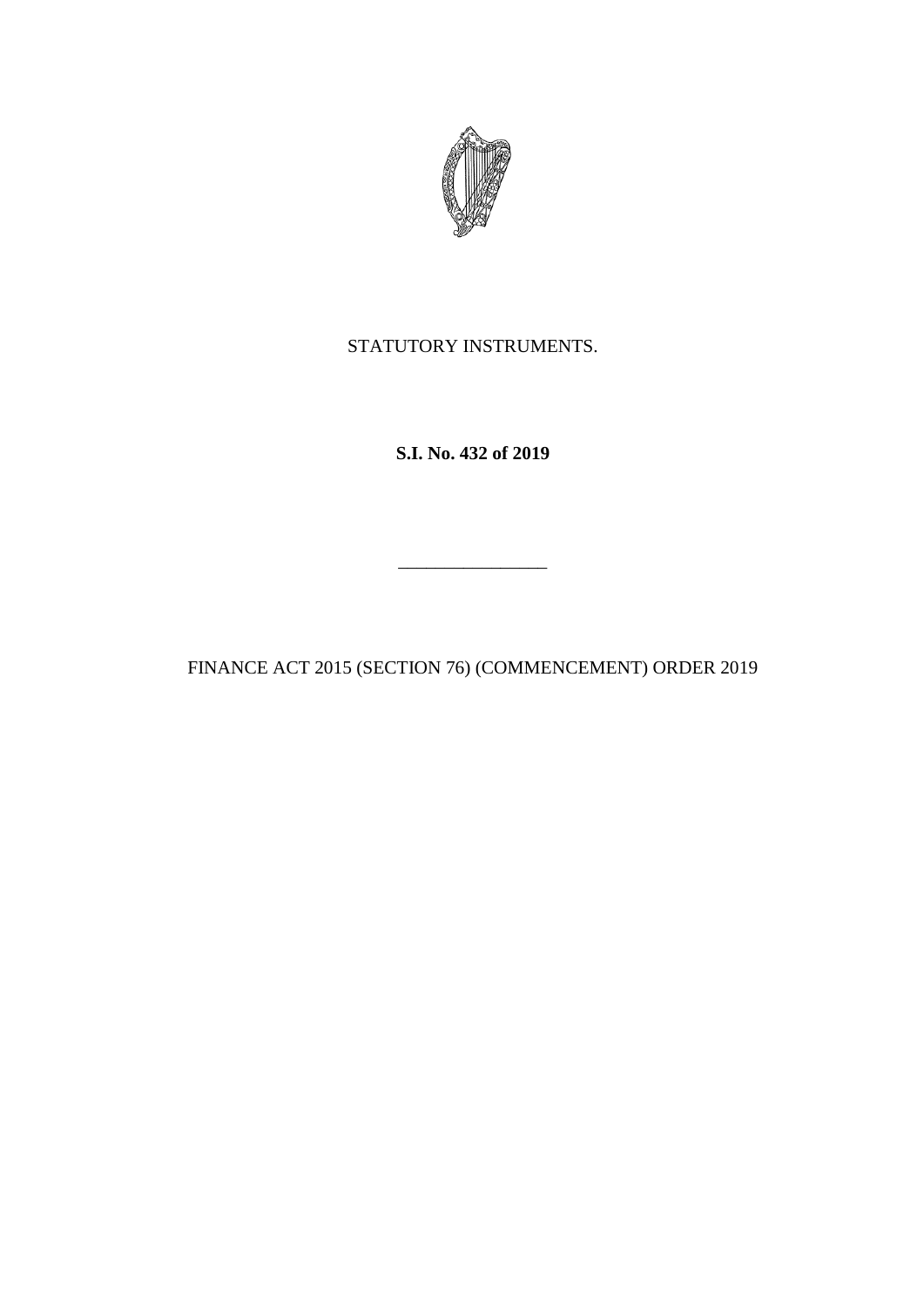## S.I. No. 432 of 2019

## FINANCE ACT 2015 (SECTION 76) (COMMENCEMENT) ORDER 2019

I, Paschal Donohoe, Minister for Finance, in exercise of the powers conferred on me by section 76(2) of the Finance Act 2015 (No. 52 of 2015), hereby order as follows:

1. This Order may be cited as the Finance Act 2015 (Section 76) (Commencement) Order 2019.

2. The  $1<sup>st</sup>$  day of January 2020 is appointed as the day on which section 76 of the Finance Act 2015 (No. 52 of 2015) shall come into operation.



GIVEN under my Official Seal, 26 August, 2019.

PASCHAL DONOHOE, Minister For Finance.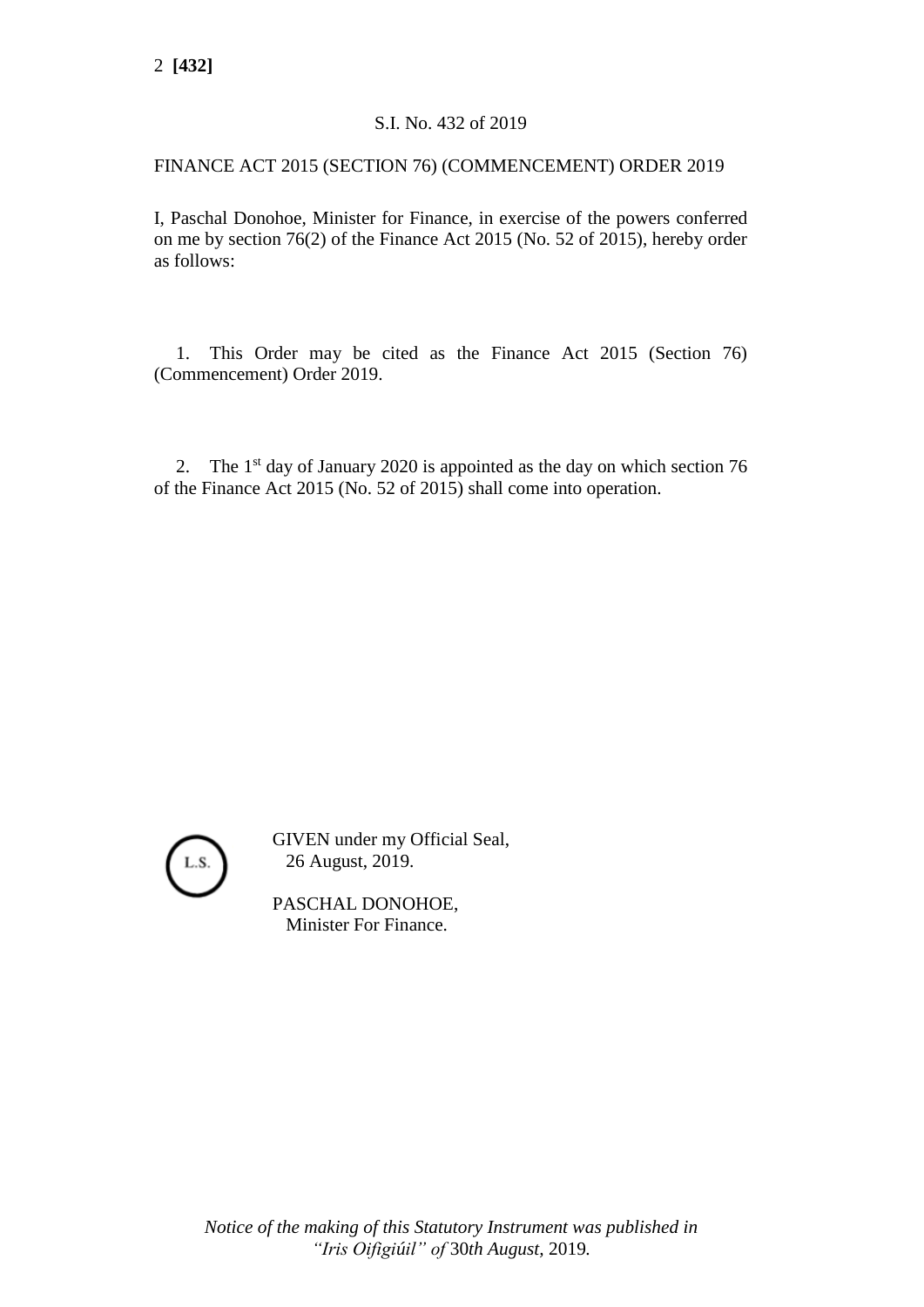## EXPLANATORY NOTE

## (*This note is not part of the Instrument and does not purport to be a legal interpretation*.)

This Order commences Section 76 of Finance Act 2015. Lessors (including former lessors), lessees and agents are required to provide information in relation to rented properties by way of annual return to Revenue. Similar information is also required from any Minister of the Government, the Health Service Executive, a local authority or other statutory board, authority or similar body which makes a payment of rent or rent subsidy. The effect of this order is to include a requirement for both the tax reference number of each property owner and the Local Property Tax (LPT) number of each residential property to be included in the annual returns to Revenue. The order takes effect for returns submitted from 1 January 2020.